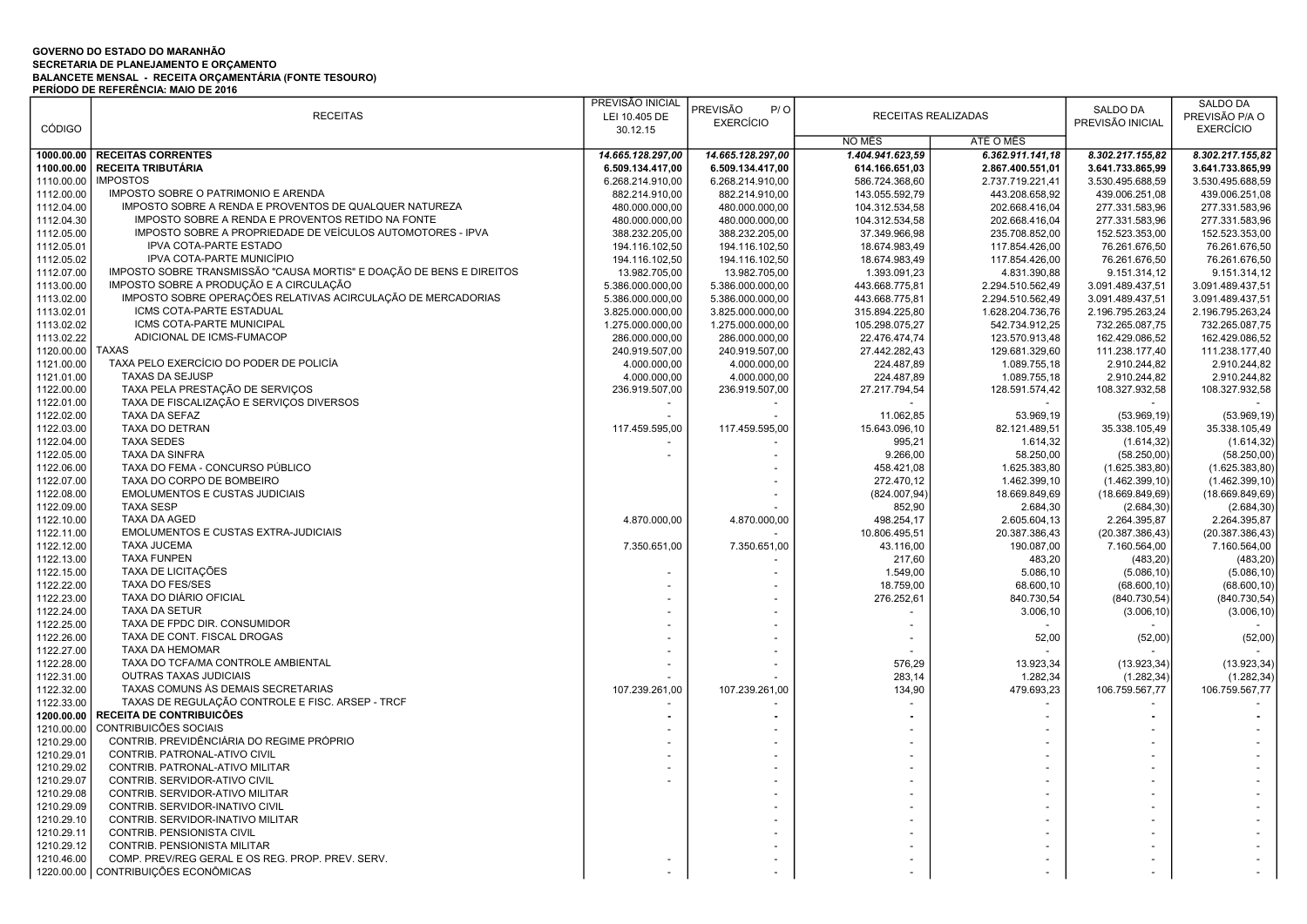## PERÍODO DE REFERÊNCIA: MAIO DE 2016

|               |                                                                        | PREVISÃO INICIAL         |                   |                          |                  |                          | SALDO DA         |
|---------------|------------------------------------------------------------------------|--------------------------|-------------------|--------------------------|------------------|--------------------------|------------------|
|               | <b>RECEITAS</b>                                                        | LEI 10.405 DE            | PREVISÃO<br>P / O | RECEITAS REALIZADAS      |                  | SALDO DA                 | PREVISÃO P/A O   |
| <b>CÓDIGO</b> |                                                                        | 30.12.15                 | <b>EXERCÍCIO</b>  |                          |                  | PREVISÃO INICIAL         | <b>EXERCÍCIO</b> |
|               |                                                                        |                          |                   | NO MÊS                   | ATÉ O MÊS        |                          |                  |
| 1300.00.00    | <b>RECEITA PATRIMONIAL</b>                                             | 129.883.418,00           | 129.883.418,00    | 11.205.437.21            | 62.620.228.33    | 67.263.189.67            | 67.263.189,67    |
| 1310.00.00    | RECEITAS IMOBILIÁRIAS                                                  | 35.114,00                | 35.114,00         |                          | 15.638,30        | 19.475,70                | 19.475,70        |
| 1320.00.00    | RECEITAS DE VALORES MOBILIÁRIOS                                        | 129.848.304,00           | 129.848.304,00    | 11.205.437,21            | 62.604.590,03    | 67.243.713,97            | 67.243.713,97    |
| 1325.00.00    | REMUNERAÇÃO DE DEPÓSITOS BANCÁRIOS                                     | 129.848.304,00           | 129.848.304,00    | 9.922.066,26             | 52.077.596,67    | 77.770.707,33            | 77.770.707,33    |
| 1328.00.00    | OUTRAS RECEITAS DE VALORES MOBILIÁRIOS                                 |                          |                   | 1.283.370,95             | 10.526.993,36    | (10.526.993, 36)         | (10.526.993,36)  |
| 1330.00.00    | RECEITA DE CONCESSÕES E PERMISSÕES                                     |                          |                   |                          |                  |                          |                  |
| 1340.00.00    | COMPENSACÕES FINANCEIRAS                                               |                          |                   |                          |                  |                          |                  |
| 1390.00.00    | OUTRAS RECEITAS PATRIMONIAIS                                           |                          |                   |                          |                  |                          |                  |
| 1600.00.00    | <b>RECEITA DE SERVIÇOS</b>                                             | 4.627.627,00             | 4.627.627,00      | 56.165,71                | 743.723,36       | 3.883.903,64             | 3.883.903,64     |
| 1600.01.00    | SERVIÇOS COMERCIAIS                                                    |                          |                   | 56.165,71                | 710.504,73       | (710.504, 73)            | (710.504, 73)    |
| 1600.02.00    | SERVIÇOS FINANCEIROS                                                   |                          |                   |                          |                  |                          |                  |
| 1600.06.00    | SERVIÇOS PORTUÁRIOS                                                    |                          |                   |                          |                  |                          |                  |
| 1600.12.00    | RECEITAS JUDICIAIS                                                     |                          |                   |                          | 33.218,63        |                          |                  |
| 1600.13.00    | SERVIÇOS ADMINISTRATIVOS                                               |                          |                   |                          |                  | (33.218, 63)             | (33.218, 63)     |
|               |                                                                        |                          |                   |                          |                  |                          |                  |
| 1600.16.00    | SERVIÇOS EDUCACIONAIS                                                  |                          |                   |                          |                  |                          |                  |
| 1600.17.00    | SERVIÇOS AGROPECURIOS                                                  |                          |                   |                          |                  |                          |                  |
| 1600.30.00    | SERVIÇOS DE TRÂNSITO                                                   |                          |                   |                          |                  |                          |                  |
| 1600.40.00    | SERVIÇOS AMBIENTAIS                                                    |                          |                   |                          |                  |                          |                  |
| 1600.99.00    | OUTROS SERVIÇOS                                                        | 4.627.627,00             | 4.627.627,00      |                          |                  | 4.627.627,00             | 4.627.627,00     |
| 1700.00.00    | <b>TRANSFERÊNCIAS CORRENTES</b>                                        | 7.857.406.578,00         | 7.857.406.578,00  | 757.922.604,55           | 3.348.049.079,20 | 4.509.357.498,80         | 4.509.357.498,80 |
| 1720.00.00    | TRANSFERÊNCIAS INTERGOVERNAMENTAIS                                     | 7.837.008.022,00         | 7.837.008.022,00  | 757.909.620,22           | 3.348.025.129,20 | 4.488.982.892,80         | 4.488.982.892,80 |
| 1721.00.00    | TRANSFERÊNCIAS DA UNIÃO                                                | 6.610.296.801,00         | 6.610.296.801,00  | 672.511.778,49           | 2.794.911.532,65 | 3.815.385.268,35         | 3.815.385.268,35 |
| 1721.01.00    | PARTICIPAÇÃO NA RECEITA DA UNIÃO                                       | 5.996.515.967,00         | 5.996.515.967,00  | 593.583.138,35           | 2.552.289.968,48 | 3.444.225.998,52         | 3.444.225.998,52 |
| 1721.01.01    | COTA-PARTE DO FUNDO DE PARTICIPAÇÃO DOS ESTADOS                        | 5.950.000.000,00         | 5.950.000.000,00  | 588.487.870,77           | 2.505.660.898,59 | 3.444.339.101,41         | 3.444.339.101,41 |
| 1721.01.12    | COTA-PARTE DO IMPOSTO SOBRE PRODUTOS INDUSTRIALIZADOS-IPI              | 42.315.000,00            | 42.315.000,00     | 5.095.267,58             | 24.233.473,30    | 18.081.526,70            | 18.081.526,70    |
|               | COTA-PARTE ESTADOS                                                     | 31.736.250,00            | 31.736.250,00     | 3.821.450,69             | 18.175.104,98    | 13.561.145,03            | 13.561.145,03    |
|               | COTA-PARTE MUNICÍPIOS                                                  | 10.578.750,00            | 10.578.750,00     | 1.273.816,90             | 6.058.368,33     | 4.520.381,68             | 4.520.381,68     |
| 1721.01.13    | CONTRIBUIÇÃO DE INTERVENÇÃO NO DOMÍNIO ECONÔMICO                       | 4.200.000,00             | 4.200.000,00      |                          | 22.395.583,41    | (18.195.583, 41)         | (18.195.583,41)  |
|               | COTA-PARTE ESTADOS                                                     | 3.150.000,00             | 3.150.000,00      |                          | 16.796.687,56    | (13.646.687, 56)         | (13.646.687,56)  |
|               | COTA-PARTE MUNICÍPIOS                                                  | 1.050.000,00             | 1.050.000,00      |                          | 5.598.895,85     | (4.548.895, 85)          | (4.548.895, 85)  |
| 1721.01.30    | COTA-PARTE CONTRIB. SAL. EDUC. QUOT. EST/FEDERAL                       |                          |                   |                          |                  |                          |                  |
| 1721.01.32    | COTA-PARTE IMPOSTOS/O.C. CAMB. E SEG. T.V.M. COMER. OURO               | 967,00                   | 967,00            |                          | 13,18            | 953,82                   | 953,82           |
| 1721.01.99    | OUTRAS TRANSFERÊNCIAS DA UNIÃO                                         |                          |                   |                          |                  |                          |                  |
| 1721.09.00    | TRANSFERÊNCIAS DA UNIÃO                                                |                          |                   |                          |                  |                          |                  |
| 1721.22.00    | TRANSFERÊNCIA DA COMPENSAÇÃO FINANCEIRA                                | 67.069.147,00            | 67.069.147,00     | 3.091.198,87             | 19.665.403,75    | 47.403.743,25            | 47.403.743,25    |
| 1721.22.11    | COTA-PARTE COMPENS. FINANC. RECUR. HÍDRICOS CFRH                       | 5.786.780,00             | 5.786.780,00      | 474.680,56               | 2.227.968,40     | 3.558.811,60             | 3.558.811,60     |
| 1721.22.20    | COTA-PARTE COMP. FINAC. RECUR. MINERAIS CFEM                           | 14.032.367,00            | 14.032.367,00     | 41.004,18                | 294.364,84       | 13.738.002,16            | 13.738.002,16    |
| 1721.22.70    | COTA-PARTE FUNDO ESPECIAL DO PETRÓLEO - FEP                            | 47.250.000,00            | 47.250.000,00     | 2.575.514,13             | 17.143.070,51    | 30.106.929,49            | 30.106.929,49    |
| 1721.33.00    | TRANSFERÊNCIAS DE RECURSOS DO SISTEMA ÚNICO DE SAÚDE-SUS FUNDO A FUNDO | 440.409.918,00           | 440.409.918,00    | 51.479.081,38            | 164.156.852,38   | 276.253.065,62           | 276.253.065,62   |
| 1721.33.07    | CONV. MDS E COMB A FOME PROG. LEITE é VIDA                             | 46.564.913,00            | 46.564.913,00     |                          |                  | 46.564.913,00            | 46.564.913,00    |
| 1721.33.50    | SAÚDE GESTÃO PLENA                                                     | 393.845.005,00           | 393.845.005,00    | 51.479.081,38            | 164.156.852,38   | 229.688.152,62           | 229.688.152,62   |
| 1721.35.00    | TRANSFERÊNCIAS DE REC. DO FUNDO NACIONAL DO DESENV. EDUCAÇÃO - FNDE    | 43.694.190,00            | 43.694.190,00     | 6.567.238,28             | 19.462.839,46    | 24.231.350,54            | 24.231.350,54    |
| 1721.35.01    | TRANSFERÊNCIA DO SALÁRIO EDUCAÇÃO                                      | 21.694.190,00            | 21.694.190,00     | 1.580.711,08             | 9.107.278,92     | 12.586.911,08            | 12.586.911,08    |
| 1721.35.06    | <b>MERENDA ESCOLAR</b>                                                 | 22.000.000,00            | 22.000.000,00     | 4.986.527,20             | 10.040.284,00    | 11.959.716,00            | 11.959.716,00    |
| 1721.35.99    | OUTRAS TRANSF. DO FNDE                                                 |                          |                   |                          | 315.276,54       | (315.276, 54)            | (315.276, 54)    |
|               | TRANSFERÊNCIA FINANCEIRA DO ICMS DESONERAÇÃO                           | 28.572.914,00            |                   |                          |                  |                          |                  |
| 1721.36.00    | OUTRAS TRANSFERÊNCIAS DA UNIÃO                                         | 34.034.665,00            | 28.572.914,00     | 2.046.037,50             | 10.230.187,50    | 18.342.726,50            | 18.342.726,50    |
| 1721.99.00    |                                                                        |                          | 34.034.665,00     | 15.745.084,11            | 29.106.281,08    | 4.928.383,92             | 4.928.383,92     |
| 1721.99.10    | <b>CONVÊNIOS</b><br>AUXILIO FINANCEIRO PARA FOMENTO E EXPORTAÇÕES      | 34.034.665,00            | 34.034.665,00     | 9.490.897,86             | 16.597.908,58    | 17.436.756,42            | 17.436.756,42    |
| 1721.99.30    |                                                                        | $\overline{\phantom{a}}$ |                   | 6.254.186,25             | 12.508.372,50    | (12.508.372, 50)         | (12.508.372,50)  |
| 1724.00.00    | TRANSFERENCIAS MULTIGOVERNAMENTAIS                                     | 1.226.711.221,00         | 1.226.711.221,00  | 85.397.841,73            | 553.113.596,55   | 673.597.624,45           | 673.597.624,45   |
| 1724.01.00    | TRANSFÊRENCIAS DE RECURSOS - FUNDEB                                    | 741.686.436,00           | 741.686.436,00    | 59.379.253,59            | 272.736.289,51   | 468.950.146,49           | 468.950.146,49   |
| 1724.02.00    | TRANSFERÊNCIA DE RECURSOS DA COMPLEMENTAÇÃO DA UNIÃO AO FUNDEB         | 485.024.785,00           | 485.024.785,00    | 26.018.588,14            | 280.377.307,04   | 204.647.477,96           | 204.647.477,96   |
| 1730.00.00    | TRANSFERÊNCIAS DE INSTITUIÇÕES PRIVADAS                                | 20.398.556,00            | 20.398.556,00     | 12.984,33                | 23.950,00        | 20.374.606,00            | 20.374.606,00    |
| 1750.00.00    | TRANSFERÊNCIAS DE PESSOAS                                              | $\sim$                   |                   | $\overline{\phantom{a}}$ | $\sim$           | $\overline{\phantom{a}}$ |                  |
| 1760.00.00    | TRANSFERENCIAS DE CONVENIOS                                            | $\overline{\phantom{a}}$ |                   |                          | $\sim$           | $\overline{\phantom{a}}$ |                  |
| 1900.00.00    | <b>OUTRAS RECEITAS CORRENTES</b>                                       | 164.076.257,00           | 164.076.257,00    | 21.590.765,09            | 84.097.559,28    | 79.978.697,72            | 79.978.697,72    |
| 1910.00.00    | MULTAS E JUROS DE MORA                                                 | 35.489.477,00            | 35.489.477,00     | 5.635.216,93             | 25.125.102,62    | 10.364.374,38            | 10.364.374,38    |
| 1911.00.00    | MULTAS E JUROS DE MORA/TRIBUTOS                                        | 35.489.477,00            | 35.489.477,00     | 5.589.830,97             | 24.505.854,31    | 10.983.622.69            | 10.983.622,69    |
| 1911.10.00    | MULTAS E JUROS DE MORA DO ICMS                                         | 14.035.142,00            | 14.035.142,00     | 2.605.569,19             | 11.251.195,32    | 2.783.946,68             | 2.783.946,68     |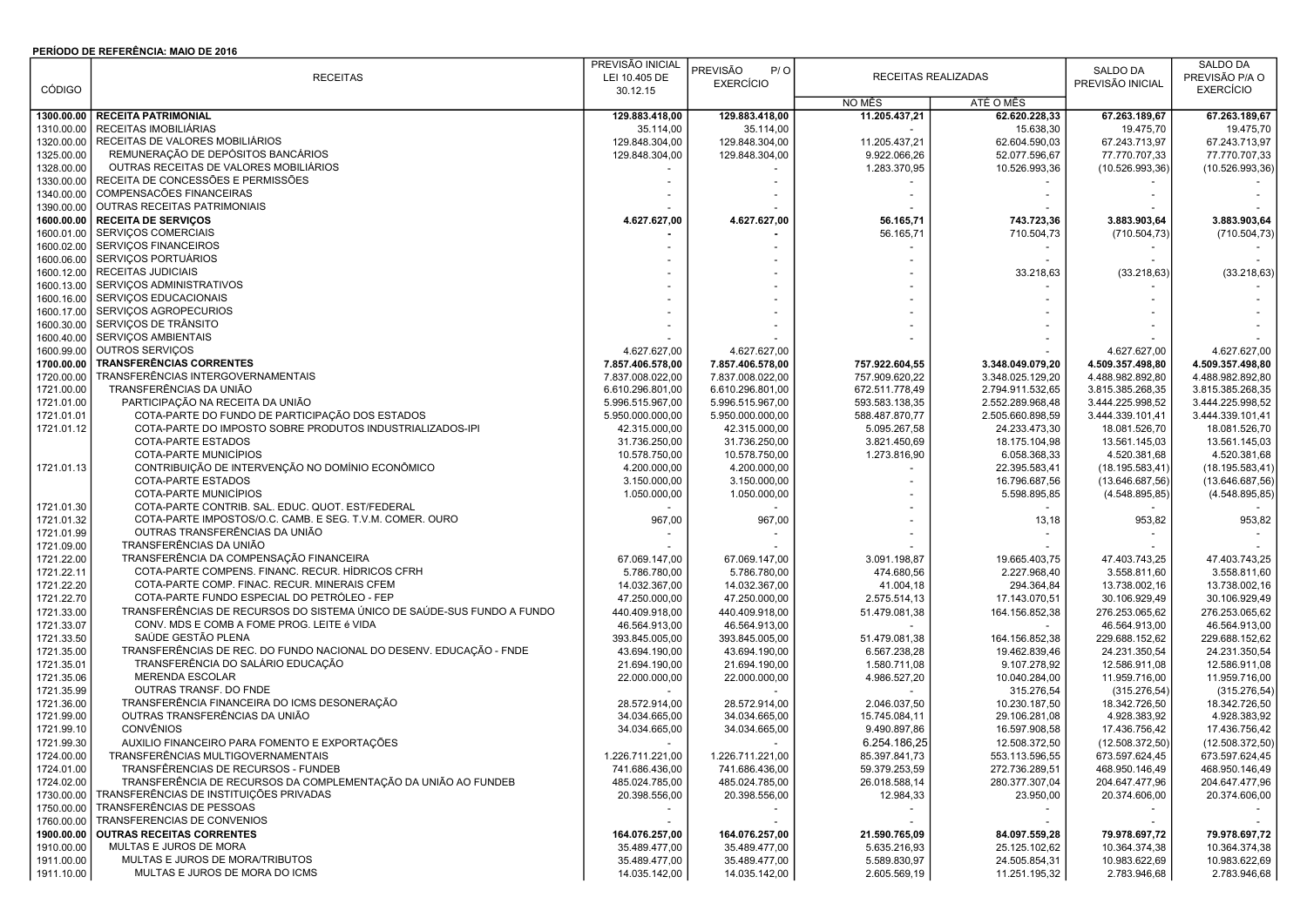## PERÍODO DE REFERÊNCIA: MAIO DE 2016

|               |                                                     | PREVISÃO INICIAL |                        |                     |                |                  | SALDO DA         |
|---------------|-----------------------------------------------------|------------------|------------------------|---------------------|----------------|------------------|------------------|
|               | <b>RECEITAS</b>                                     | LEI 10.405 DE    | <b>PREVISÃO</b><br>P/O | RECEITAS REALIZADAS |                | SALDO DA         | PREVISÃO P/A O   |
| <b>CÓDIGO</b> |                                                     | 30.12.15         | <b>EXERCÍCIO</b>       |                     |                | PREVISÃO INICIAL | <b>EXERCÍCIO</b> |
|               |                                                     |                  |                        | NO MÊS              | ATÉ O MÊS      |                  |                  |
| 1911.12.00    | MULTAS E JUROS MORA DIV. ATIVA                      | 4.307.951,00     | 4.307.951,00           | 249.183,59          | 1.611.843,05   | 2.696.107,95     | 2.696.107,95     |
| 1911.13.00    | MULTAS E JUROS DE MORADO ITCD                       |                  |                        | 3.519,88            | 28.518,36      | (28.518, 36)     | (28.518, 36)     |
| 1911.14.00    | MULTAS E JUROS DE MORADO FUMACOP                    | 6.808,00         | 6.808,00               | 4.742,75            | 12.963,81      | (6.155, 81)      | (6.155, 81)      |
| 1911.16.00    | MULTAS E JUROS DE MORA DO IPVA                      | 577.246,00       | 577.246,00             | 74.613,26           | 380.573,05     | 196.672,95       | 196.672,95       |
| 1911.17.00    | <b>INDENIZACÕES</b>                                 |                  |                        |                     |                |                  |                  |
| 1911.18.00    | <b>RESTITUIÇÕES</b>                                 |                  |                        |                     |                |                  |                  |
| 1911.19.00    | MULTAS DE TRÂNSITO                                  |                  |                        | 1.725.174,22        | 6.723.659,75   | (6.723.659,75)   | (6.723.659,75)   |
| 1911.19.01    | MULTA ESTADUAL DE TRÂNSITO - DETRAN                 |                  |                        | 1.072.192,42        | 4.108.062,73   | (4.108.062,73)   | (4.108.062,73)   |
| 1911.19.02    | PARCELA MULTA ESTADUAL - PM                         |                  |                        | 59.050,00           | 236.335,00     | (236.335,00)     | (236.335,00)     |
| 1911.19.03    | PARCELA MULTA MUNICIPAL - DETRAN                    |                  |                        | 379.484,00          | 1.561.416,00   | (1.561.416,00)   | (1.561.416,00)   |
| 1911.19.04    | PARCELA MULTA MUNICIPAL - PM                        |                  |                        | 2.145,00            | 8.380,00       |                  | (8.380,00)       |
|               | MULTA ESTADUAL DE TRÂNSITO INTERESTADUAL            |                  |                        |                     |                | (8.380,00)       |                  |
| 1911.19.05    | MULTAS E JUROS DE MORA DO ICMS - MUNICÍPIO          |                  |                        | 212.302,80          | 809.466,02     | (809.466, 02)    | (809.466, 02)    |
| 1911.24.00    |                                                     | 2.127.439,00     | 2.127.439,00           | 289.247,59          | 1.487.904,23   | 639.534,77       | 639.534,77       |
| 1911.25.00    | MULTAS E JUROS DE MORA DO IPVA - MUNICÍPIO          | 253.736,00       | 253.736,00             | 74.613,26           | 380.294,31     | (126.558, 31)    | (126.558, 31)    |
| 1911.26.00    | MULTAS E JUROS DE MORA DIV. ATIVA - MUNICÍPIO       | 814.006,00       | 814.006,00             | 39.736,20           | 262.660,19     | 551.345,81       | 551.345,81       |
| 1911.99.00    | MULTAS E JUROS DEMORA - OUTROS TRIBUTOS             | 13.367.149,00    | 13.367.149,00          | 523.431,03          | 2.366.242,24   | 11.000.906,76    | 11.000.906,76    |
| 1919.00.00    | MULTAS E JUROS DE MORA DE OUTRAS RECEITAS           |                  |                        | 45.385,96           | 619.248,31     | (619.248, 31)    | (619.248, 31)    |
| 1919.16.00    | FUNDO DE MODERNIZAÇÃO DO TCE                        |                  |                        | 44.861,96           | 618.600,31     | (618.600, 31)    | (618.600, 31)    |
| 1919.18.00    | MINISTÉRIO PÚBLICO ESTADUAL                         |                  |                        | 524,00              | 524,00         | (524,00)         | (524,00)         |
| 1919.20.00    | SECRETARIA DE ESTADO DA SEGURANÇA PÚBLICA           |                  |                        |                     | 124,00         | (124,00)         | (124,00)         |
| 1919.22.00    | MULTAS CONTRATUAIS - SEFAZ                          |                  |                        |                     |                |                  |                  |
| 1919.99.00    | <b>OUTRAS MULTAS</b>                                |                  |                        |                     |                |                  |                  |
| 1920.00.00    | INDENIZAÇÕES E RESTITUIÇÕES                         | 50.052.500,00    | 50.052.500,00          | 5.538.381,33        | 10.617.065,67  | 39.435.434,33    | 39.435.434,33    |
| 1921.00.00    | INDENIZAÇÕES                                        | 50.052.500,00    | 50.052.500,00          | 5.538.381,33        | 10.617.065,67  | 39.435.434,33    | 39.435.434,33    |
| 1921.01.00    | COMPENSAÇÃO FINANCEIRA P/ OUTROS RECURSOS HÍDRICOS  |                  |                        | 10.063,10           | 10.063,10      | (10.063, 10)     | (10.063, 10)     |
| 1921.03.00    | COMPENSAÇÃO FINANCEIRA ÓLEO BRUTO                   |                  |                        |                     |                |                  |                  |
| 1921.09.00    | OUTRAS INDENIZAÇÕES E RESTITUIÇÕES                  | 50.000.000,00    | 50.000.000,00          | 5.528.318,23        | 10.597.728,67  | 39.402.271,33    | 39.402.271,33    |
| 1921.99.00    | OUTRAS INDENIZAÇÕES                                 | 52.500,00        | 52.500,00              |                     | 9.273,90       | 43.226,10        | 43.226,10        |
| 1922.00.00    | <b>RESTITUIÇÕES</b>                                 |                  |                        |                     |                |                  |                  |
| 1922.10.00    | COMPENSAÇÃO PREVIDENCIÁRIA                          |                  |                        |                     |                |                  |                  |
| 1922.99.00    | OUTRAS RESTITUIÇÕES                                 |                  |                        |                     |                |                  |                  |
| 1930.00.00    | RECEITA DA DÍVIDA ATIVA                             | 25.624.280,00    | 25.624.280,00          | 5.004.765,45        | 31.473.637,16  | (5.849.357, 16)  | (5.849.357, 16)  |
| 1931.00.00    | RECEITA DA DÍVIDA ATIVA TRIBUTÁRIA                  | 22.065.352,00    | 22.065.352,00          | 3.161.520,78        | 18.107.378,56  | 3.957.973,44     | 3.957.973,44     |
| 1931.10.00    | RECEITA DA DÍVIDA ATIVA TRIBUTARIA                  | 22.065.352,00    | 22.065.352,00          | 3.161.520,78        | 18.107.378,56  | 3.957.973,44     | 3.957.973,44     |
|               | RECEITA DA DIVIDA ATIVA DO ICMS                     | 14.235.711,00    | 14.235.711,00          | 1.515.341,08        | 5.008.151,67   | 9.227.559,33     | 9.227.559,33     |
| 1931.11.00    | RECEITA DA DÍVIDA ATIVA DO IPVA                     |                  |                        |                     |                |                  |                  |
| 1931.14.00    | RECEITA DA DÍVIDA ATIVA DE OUTROS TRIBUTOS          | 7.829.641,00     | 7.829.641,00           | 1.646.179,70        | 13.099.226,89  | (5.269.585, 89)  | (5.269.585, 89)  |
| 1931.99.00    |                                                     |                  |                        |                     |                |                  |                  |
| 1932.00.00    | RECEITA DA DÍVIDA ATIVA PARTE MUNICÍPIO.            | 3.558.928,00     | 3.558.928,00           | 1.843.244,67        | 13.366.258,60  | (9.807.330,60)   | (9.807.330,60)   |
| 1990.00.00    | <b>RECEITAS DIVERSAS</b>                            | 52.910.000,00    | 52.910.000,00          | 5.412.401,38        | 16.881.753,83  | 36.028.246,17    | 36.028.246,17    |
| 1990.01.00    | OUTRAS RECEITAS DIVERSAS                            | 52.910.000,00    | 52.910.000,00          | 5.356.330,16        | 16.825.682,61  | 36.084.317,39    | 36.084.317,39    |
| 1990.01.01    | JUNTA COMERCIAL DO MARANHÃO                         |                  |                        | 617.527,80          | 2.686.435,14   | (2.686.435, 14)  | (2.686.435, 14)  |
| 1990.01.02    | FUNDO DES. AGROIND. DO ESTADO - FEDAGRO             |                  |                        | 213.617,03          | 845.947,06     | (845.947,06)     | (845.947,06)     |
| 1990.01.03    | FUNDO DE MODERNIZAÇÃO DO TCE                        |                  |                        | 11.291,60           | 34.174,08      | (34.174,08)      | (34.174,08)      |
| 1990.01.05    | FUNDO DE FORTALECIMENTO DA ADM. TRIBUTÁRIA - FUNAT  |                  |                        | 1.689.494,61        | 3.190.939,10   | (3.190.939, 10)  | (3.190.939, 10)  |
| 1990.01.06    | FUNDO ESTADUAL DE DESENVOLVIMENTO INDUSTRIAL        |                  |                        | 1.385.674,70        | 7.270.924,39   | (7.270.924, 39)  | (7.270.924, 39)  |
| 1990.01.07    | FUNDO DE PROTEÇÃO E DEFESA DO CONSUMIDOR            |                  |                        | 323.148,13          | 1.349.419,49   | (1.349.419, 49)  | (1.349.419, 49)  |
| 1990.01.08    | FUNDO ESPECIAL LEGISLATIVO - FUNDEG                 |                  |                        |                     | 55,90          | (55, 90)         | (55, 90)         |
| 1990.01.09    | AGÊNCIA ESTADUAL DE DEFESA AGROPECUÁRIA - AGED      |                  |                        | 21.461,45           | 106.347,47     | (106.347, 47)    | (106.347, 47)    |
| 1990.01.10    | FUNOD DA CULTURA DO MARANHÃO - FENDEC-MA            |                  |                        |                     | 40,00          | (40,00)          | (40,00)          |
| 1990.01.12    | FUNDO ESTADUAL DE PENSÃO E APOSENTADORIA            |                  |                        |                     | 85,13          | (85, 13)         | (85, 13)         |
| 1990.01.13    | FUNDO DOS BENEFÍCIOS DOS SERVIDORES - FUNBEM        |                  |                        |                     | 247.200,01     | (247.200, 01)    | (247.200, 01)    |
| 1990.01.99    | <b>OUTRAS RECEITAS</b>                              | 52.910.000,00    | 52.910.000,00          | 1.094.114,84        | 1.094.114,84   | 51.815.885,16    | 51.815.885,16    |
| 1990.02.00    | ENCARGOS LEG P/ INSCRIÇÃO DÍV. ATIVA E REC ONUS SUC |                  |                        | 56.071,22           | 56.071,22      | (56.071, 22)     | (56.071, 22)     |
| 1990.02.03    | RECEITA DEFENSORIA                                  |                  |                        | 56.071,22           | 56.071,22      | (56.071, 22)     | (56.071, 22)     |
| 1990.05.00    | SALDOS DE EXERCÍCIOS ANTERIORES                     |                  |                        |                     |                |                  |                  |
| 2000.00.00    | <b>RECEITAS DE CAPITAL</b>                          | 1.907.074.171,00 | 1.907.074.171,00       | 276.479.624,45      | 454.346.185,85 | 1.452.727.985,15 | 1.452.727.985,15 |
| 2100.00.00    | OPERAÇÕES DE CRÉDITO                                | 1.297.479.338,00 | 1.297.479.338,00       | 275.522.808,95      | 379.363.065,13 | 918.116.272,87   | 918.116.272,87   |
| 2110.00.00    | OPERAÇÕES DE CRÉDITO INTERNAS                       | 1.284.979.338,00 | 1.284.979.338,00       | 275.522.808,95      | 375.522.808,95 | 909.456.529,05   | 909.456.529,05   |
| 2120.00.00    | OPERAÇÕES DE CRÉDITO EXTERNAS                       | 12.500.000,00    | 12.500.000,00          |                     | 3.840.256,18   | 8.659.743,82     | 8.659.743,82     |
|               |                                                     |                  |                        |                     |                |                  |                  |